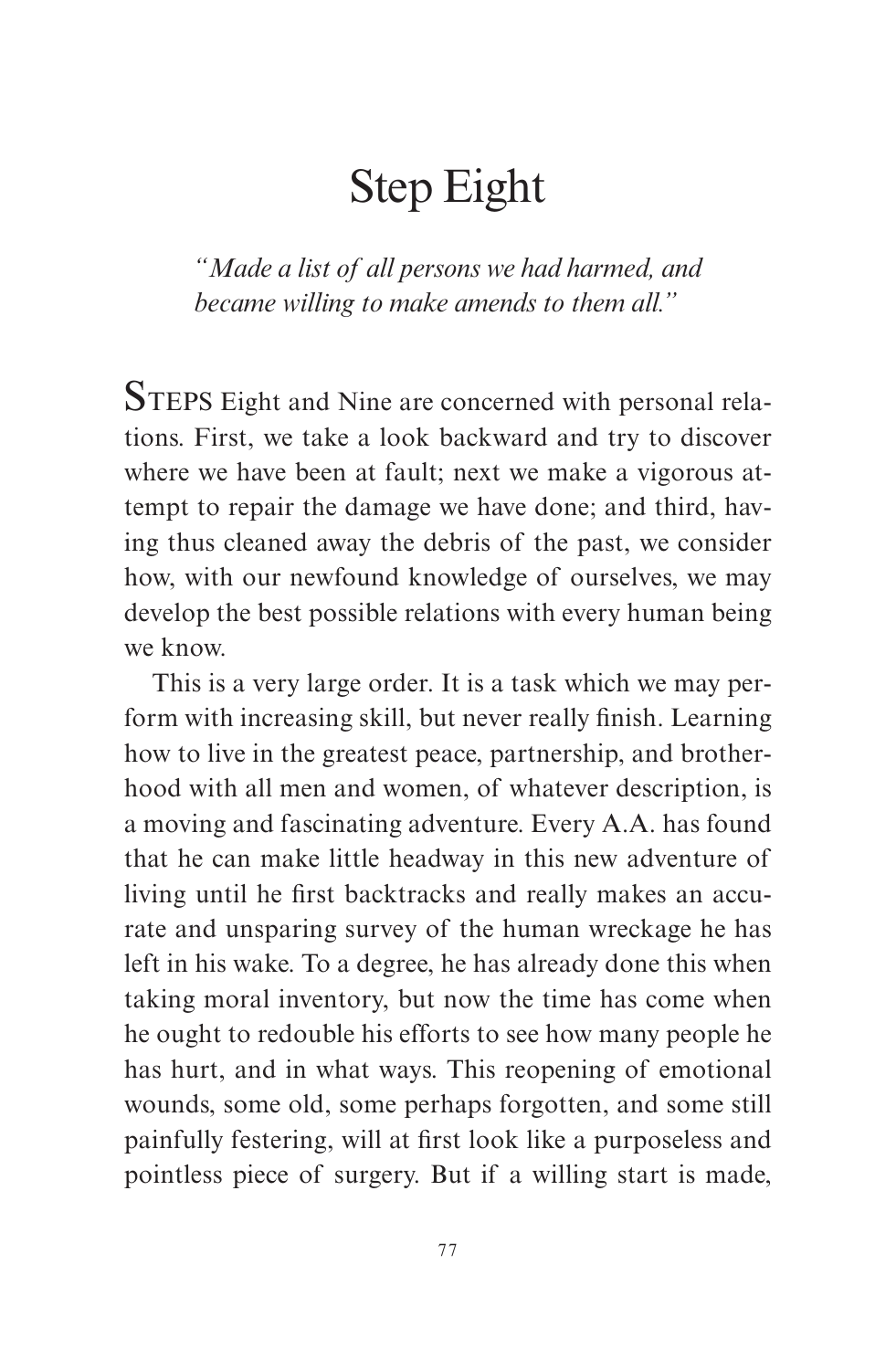then the great advantages of doing this will so quickly reveal themselves that the pain will be lessened as one obstacle after another melts away.

These obstacles, however, are very real. The first, and one of the most difficult, has to do with forgiveness. The moment we ponder a twisted or broken relationship with another person, our emotions go on the defensive. To escape looking at the wrongs we have done another, we resentfully focus on the wrong he has done us. This is especially true if he has, in fact, behaved badly at all. Triumphantly we seize upon his misbehavior as the perfect excuse for minimizing or forgetting our own.

Right here we need to fetch ourselves up sharply. It doesn't make much sense when a real tosspot calls a kettle black. Let's remember that alcoholics are not the only ones bedeviled by sick emotions. Moreover, it is usually a fact that our behavior when drinking has aggravated the defects of others. We've repeatedly strained the patience of our best friends to a snapping point, and have brought out the very worst in those who didn't think much of us to begin with. In many instances we are really dealing with fellow sufferers, people whose woes we have increased. If we are now about to ask forgiveness for ourselves, why shouldn't we start out by forgiving them, one and all?

When listing the people we have harmed, most of us hit another solid obstacle. We got a pretty severe shock when we realized that we were preparing to make a face-to-face admission of our wretched conduct to those we had hurt. It had been embarrassing enough when in confidence we had admitted these things to God, to ourselves, and to another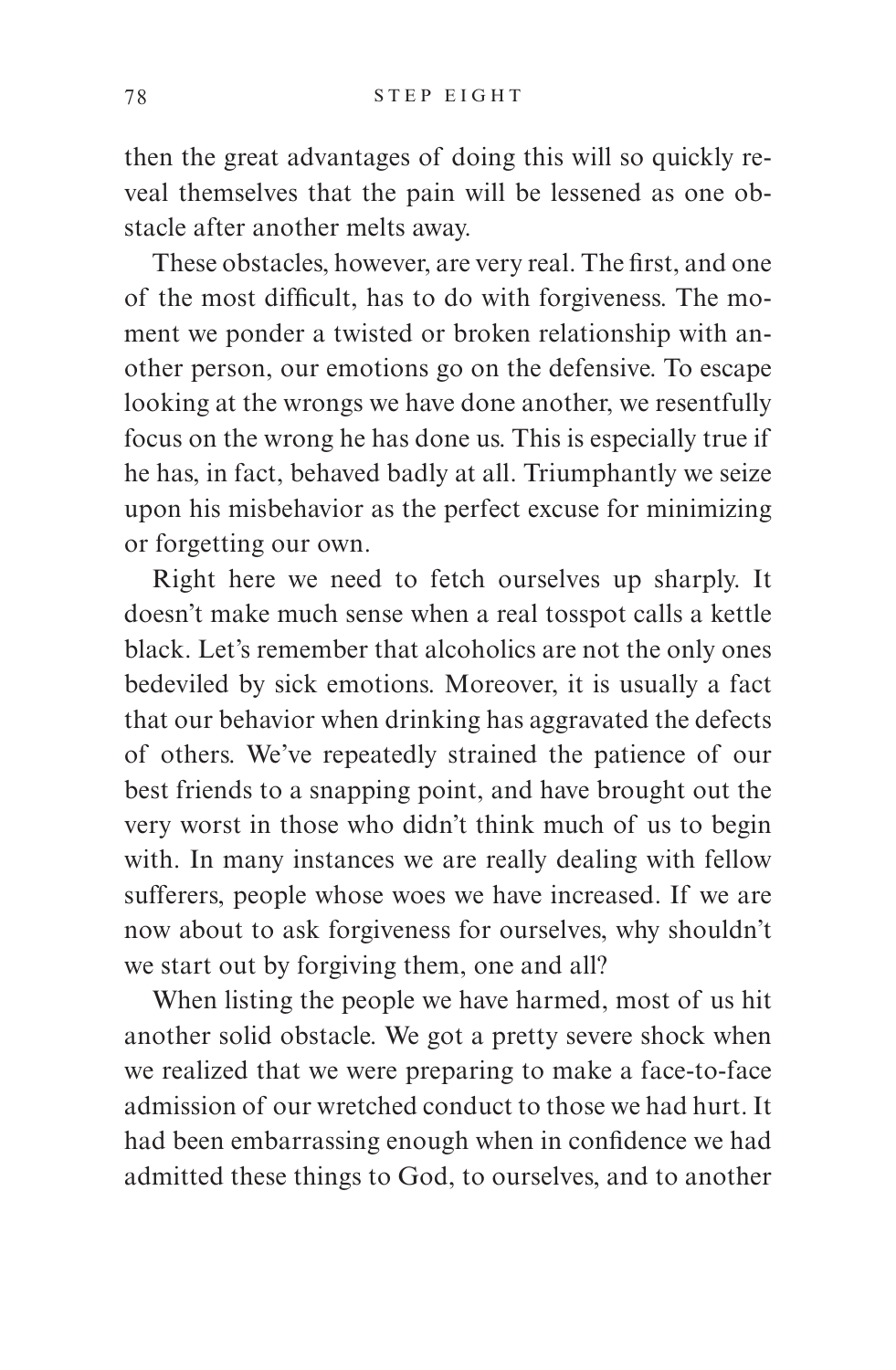human being. But the prospect of actually visiting or even writing the people concerned now overwhelmed us, especially when we remembered in what poor favor we stood with most of them. There were cases, too, where we had damaged others who were still happily unaware of being hurt. Why, we cried, shouldn't bygones be bygones? Why do we have to think of these people at all? These were some of the ways in which fear conspired with pride to hinder our making a list of *all* the people we had harmed.

Some of us, though, tripped over a very different snag. We clung to the claim that when drinking we never hurt anybody but ourselves. Our families didn't suffer, because we always paid the bills and seldom drank at home. Our business associates didn't suffer, because we were usually on the job. Our reputations hadn't suffered, because we were certain few knew of our drinking. Those who did would sometimes assure us that, after all, a lively bender was only a good man's fault. What real harm, therefore, had we done? No more, surely, than we could easily mend with a few casual apologies.

This attitude, of course, is the end result of purposeful forgetting. It is an attitude which can only be changed by a deep and honest search of our motives and actions.

Though in some cases we cannot make restitution at all, and in some cases action ought to be deferred, we should nevertheless make an accurate and really exhaustive survey of our past life as it has affected other people. In many instances we shall find that though the harm done others has not been great, the emotional harm we have done ourselves has. Very deep, sometimes quite forgotten, damaging emo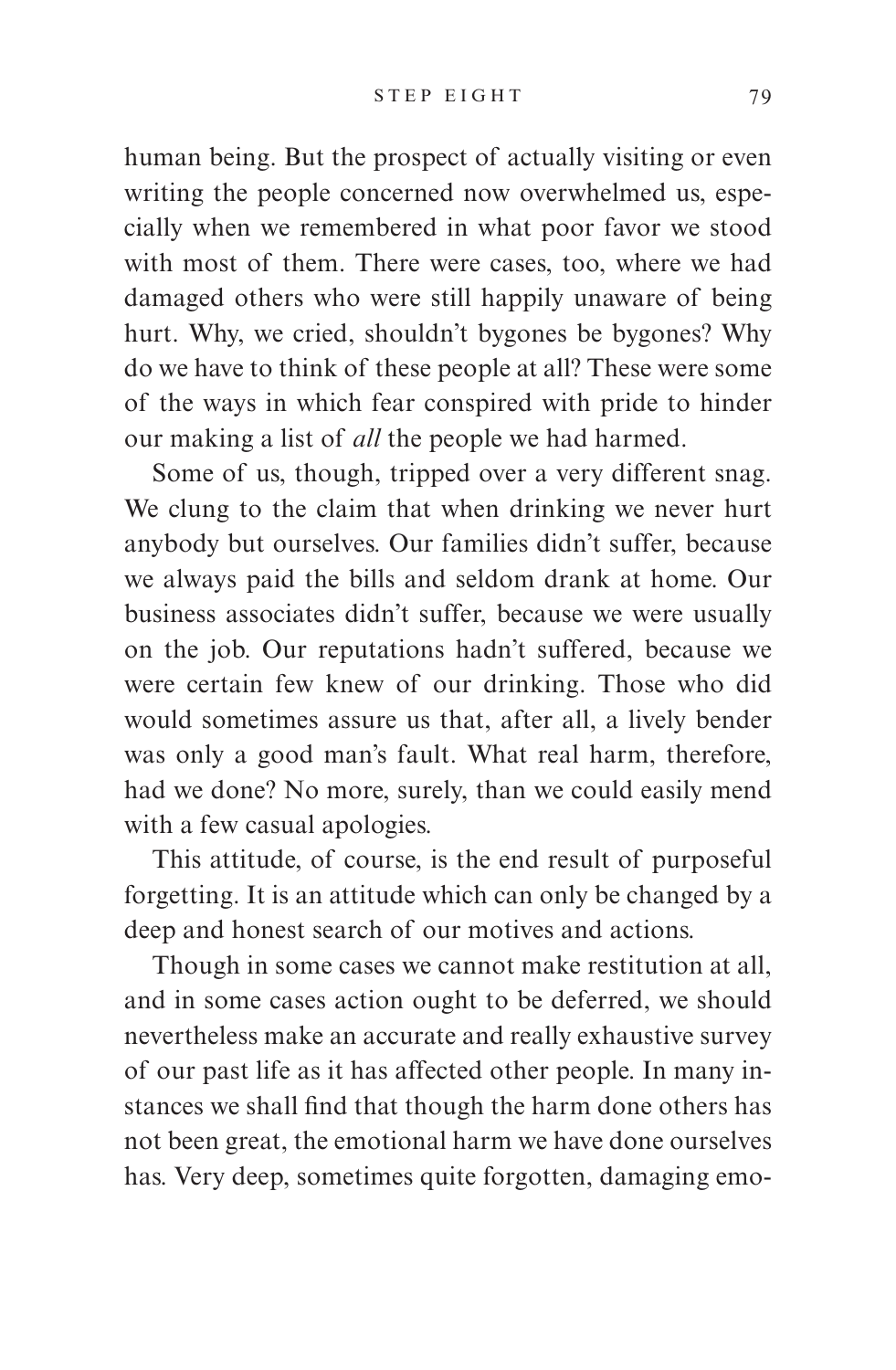tional conflicts persist below the level of consciousness. At the time of these occurrences, they may actually have given our emotions violent twists which have since discolored our personalities and altered our lives for the worse.

While the purpose of making restitution to others is paramount, it is equally necessary that we extricate from an examination of our personal relations every bit of information about ourselves and our fundamental difficulties that we can. Since defective relations with other human beings have nearly always been the immediate cause of our woes, including our alcoholism, no field of investigation could yield more satisfying and valuable rewards than this one. Calm, thoughtful reflection upon personal relations can deepen our insight. We can go far beyond those things which were superficially wrong with us, to see those flaws which were basic, flaws which sometimes were responsible for the whole pattern of our lives. Thoroughness, we have found, will pay—and pay handsomely.

We might next ask ourselves what we mean when we say that we have "harmed" other people. What kinds of "harm" do people do one another, anyway? To define the word "harm" in a practical way, we might call it the result of instincts in collision, which cause physical, mental, emotional, or spiritual damage to people. If our tempers are consistently bad, we arouse anger in others. If we lie or cheat, we deprive others not only of their worldly goods, but of their emotional security and peace of mind. We really issue them an invitation to become contemptuous and vengeful. If our sex conduct is selfish, we may excite jealousy, misery, and a strong desire to retaliate in kind.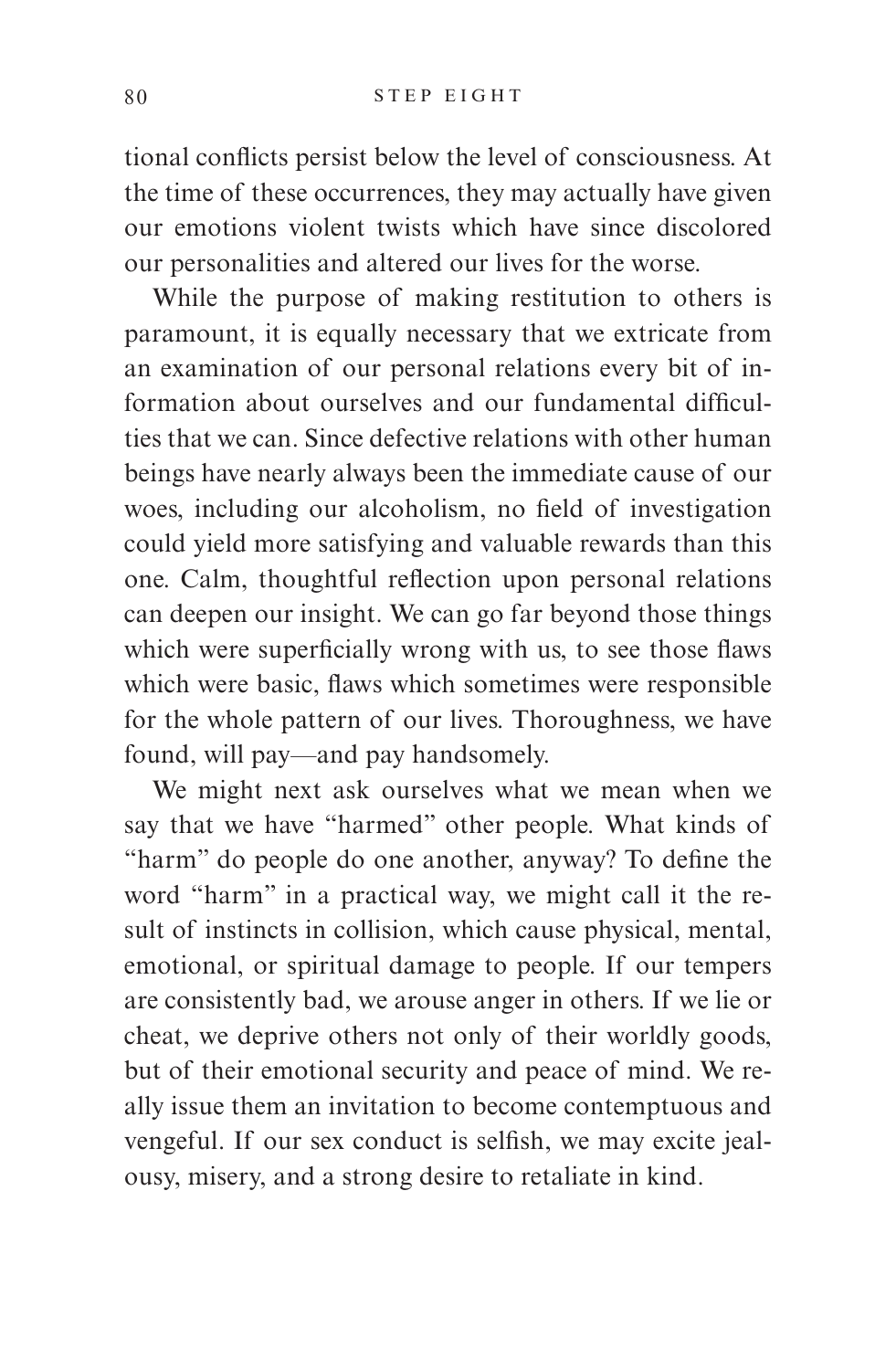Such gross misbehavior is not by any means a full catalogue of the harms we do. Let us think of some of the subtler ones which can sometimes be quite as damaging. Suppose that in our family lives we happen to be miserly, irresponsible, callous, or cold. Suppose that we are irritable, critical, impatient, and humorless. Suppose we lavish attention upon one member of the family and neglect the others. What happens when we try to dominate the whole family, either by a rule of iron or by a constant outpouring of minute directions for just how their lives should be lived from hour to hour? What happens when we wallow in depression, self-pity oozing from every pore, and inflict that upon those about us? Such a roster of harms done others—the kind that make daily living with us as practicing alcoholics difficult and often unbearable—could be extended almost indefinitely. When we take such personality traits as these into shop, office, and the society of our fellows, they can do damage almost as extensive as that we have caused at home.

Having carefully surveyed this whole area of human relations, and having decided exactly what personality traits in us injured and disturbed others, we can now commence to ransack memory for the people to whom we have given offense. To put a finger on the nearby and most deeply damaged ones shouldn't be hard to do. Then, as year by year we walk back through our lives as far as memory will reach, we shall be bound to construct a long list of people who have, to some extent or other, been affected. We should, of course, ponder and weigh each instance carefully. We shall want to hold ourselves to the course of admitting the